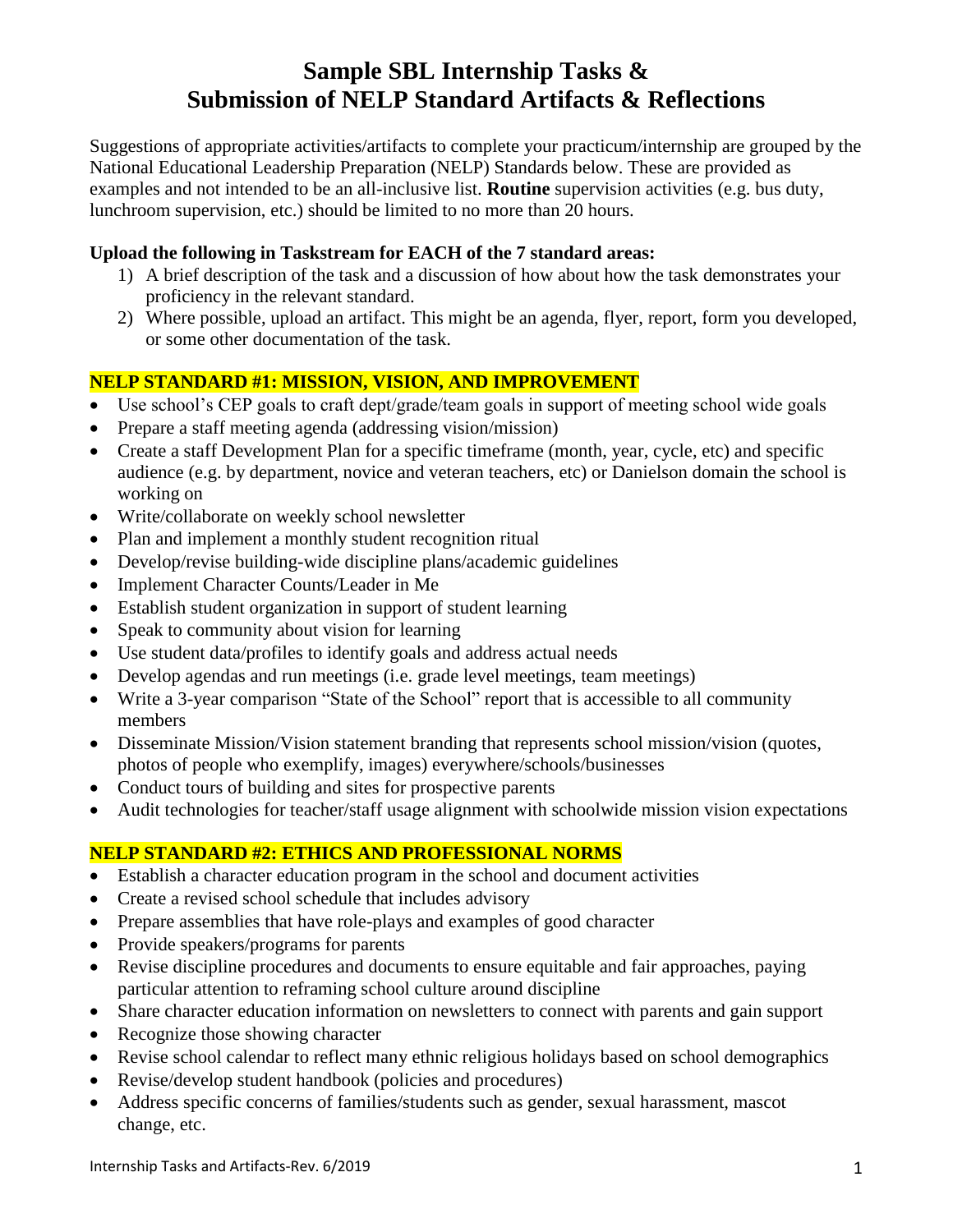• Involve students in community services events and/or programs

## **NELP STANDARD #3: EQUITY, INCLUSIVENESS, AND CULTURAL RESPONSIVENESS**

- Conduct a curricular audit to evaluate degree of inclusion of culturally responsive materials
- Develop a series of professional activities to support educators in becoming more culturally responsive in their practices
- Research and develop partnerships with outside organizations that support equity work
- Create schoolwide systems to research and address issues of equity
- Evaluate student access to educational resources, technologies and opportunities
- Conduct regular book studies with staff to promote the notion of an inclusive climate
- Conduct a building facilities audit to determine accessibility for disabled students, teachers, staff, parents/caregivers, and community members
- Provide multilingual newsletters/other school communications
- Establish student organization in support of school's equity goals (e.g. LGBTQ+, Muslim Student Association, etc.)

## **NELP STANDARD #4: LEARNING AND INSTRUCTION**

- Use evaluation data and student mastery data comparison to complete instructional needs assessment
- Develop professional development based on student achievement improvement area
- Conduct a "Walk-through" supervision
- Conduct "Look for" supervision
- Conduct instructional practice inventories
- Conduct a climate or culture survey among all stakeholders and disseminate results
- Serve on a statewide committee addressing NextGen, Principals' Standards, etc.
- Assist in the creation of school-wide professional development plan
- Develop faculty meeting agendas (professional issues and development)
- Develop action plan based upon assessment data
- Develop grade level/course level common assessments
- Lead building level study teams (whole faculty study groups, Instructional inquiry teams, child study, Japanese lesson study groups, etc.)
- Research and provide staff with professional reading material on a specific instructional focus
- Provide opportunities for teachers to observe best practice (both inside and outside subject/certification area)
- Use state definitions and guidelines as basis for staff development
- Lead in-service
- Develop a model student or teacher portfolio for teachers
- Review IEPs
- Create/evaluate curricula that includes high quality integration of technology
- Plan orientation sessions for incoming students/families

## **NELP STANDARD #5: COMMUNITY AND EXTERNAL LEADERSHIP**

- Serve on the school leadership team
- Assist in the development of parent advisory committee and suggest format for minutes
- Develop a parent volunteer list and recognition ceremony
- Attend and report out on Community Education Council meetings
- Survey parents about various concerns such as grades, participation in extracurricular activities, citizenship, etc.
- Internship Tasks and Artifacts-Rev. 6/2019 2 • Provide opportunities for community agency assistance to students and families